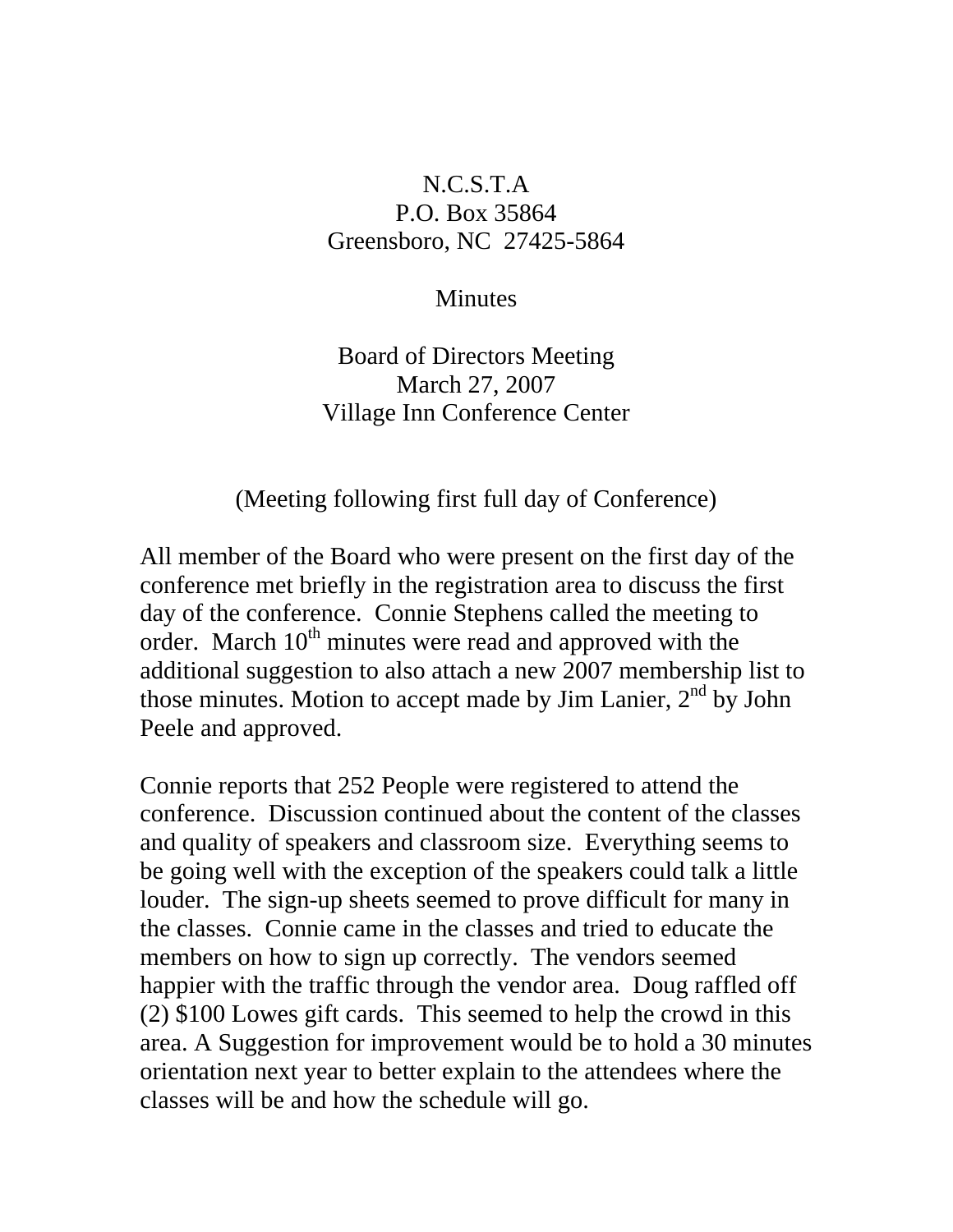Grade II-IV installers will be tested. In many of the registration meetings, Grade II were told they would not be tested, but due to the strict interpretation of the law, they will have to sit for an exam that will consist of Grade I and II questions only. Everyone must have a complete registration package with the State as well as the correct number of CE's to sit for the exam on Friday. There is no stand alone inspectors exam at this time. Pass/Fail notifications will be mailed out within 2 weeks of the exam.

Board of Directors will have 3 positions rotating off. Connie Stephens makes a motion that John Peele, Larry Beam, and Ace Potter will be nominated to continue their current positions on the Board. This was  $2<sup>nd</sup>$  by David Cooper and approved.

The Board will meet again following the exam on Friday. Motion to adjourn made by Jim Lanier,  $2<sup>nd</sup>$  by Jerry Pearce.

> Post-Confernce Meeting March 30, 2007

Present: Connie Stephens, David Cooper, Jimmy Shoaf, John Peele, David Wallwork, Jim Lanier, Jerry Pearce, Stanley Mills, Keith Blackburn, Doug Lassiter, Monica Rhea, Latt Moretz, Larry Beam.

Guest: Trent Rhea, member

Absent: Chris Dobbins, Gabe Dellinger, Ace Potter.

The Board met in the exam room following the exam to discuss the conference and the first exam. Connie called the meeting to order and Jimmy Shoaf opened in prayer.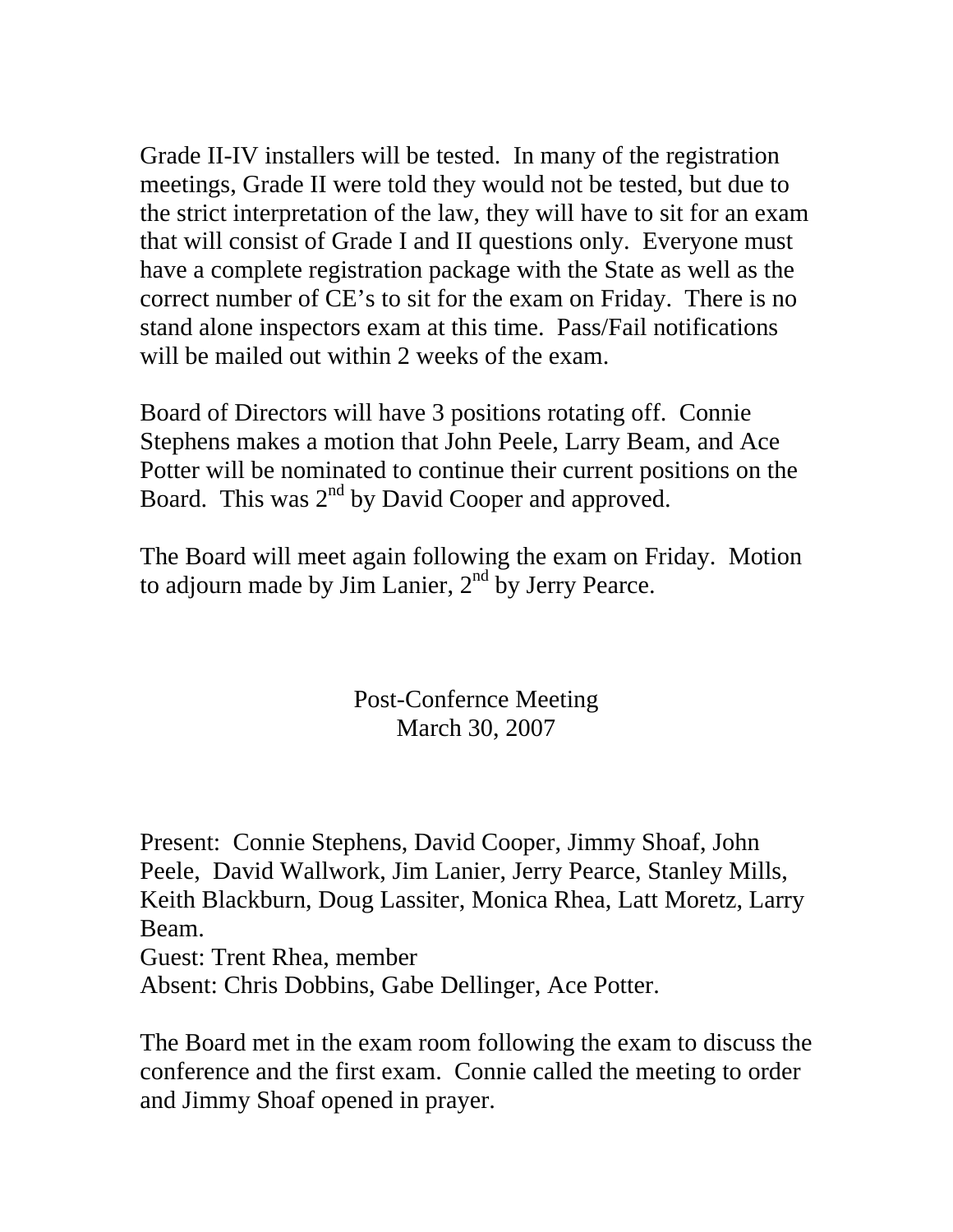The list of the First certified North Carolina Installers will be in the Newsletter coming out after the Conference. The first item of discussion was the exam. The question was asked about questions that were missed the most. Connie explained that the questions would be analyzed and if a question has a high incorrect rate, it may be pulled from future exams. If a question if contested, the Board will pull their reference material and prove where the answer came from. If a person fails the exam, he/she may request to review their tests before retaking the test. Their next exam will be different than their first.

David Wallwork brought his concern of the lack of pumper classes at this years conference. He also voiced some ideas for some new Pumper class ideas. David will work on his ideas before next years conference. Monica Rhea voiced concern that had been voiced to her during the conference of the lack of study material from the classes for the exam. Many people voiced anxiety over not having anything to take back and study and they said they could not write as fast as the Speakers were talking during the classes. Some vendors complained about the Conference being too long, but for the most part, all comments were positive.

Upcoming class schedules and exam dates will be available on our website and newsletter. The next schedule test is April 26 @ 2:00 in Raleigh.

The Board was handed a bid for review by Connie Stephens to administrate the NCSTA as an employee of the association (see attached bid).The Board reviewed her bid and held discussion. Jim Lanier made a motion to accept her proposal and requests that she put this in a formal contract form immediately and ask her clarify that membership drive be a part of her responsibility as the Administrator. Effective date 3-30-07. This will be paid on a month to month basis until after the Board meets again on June 9,